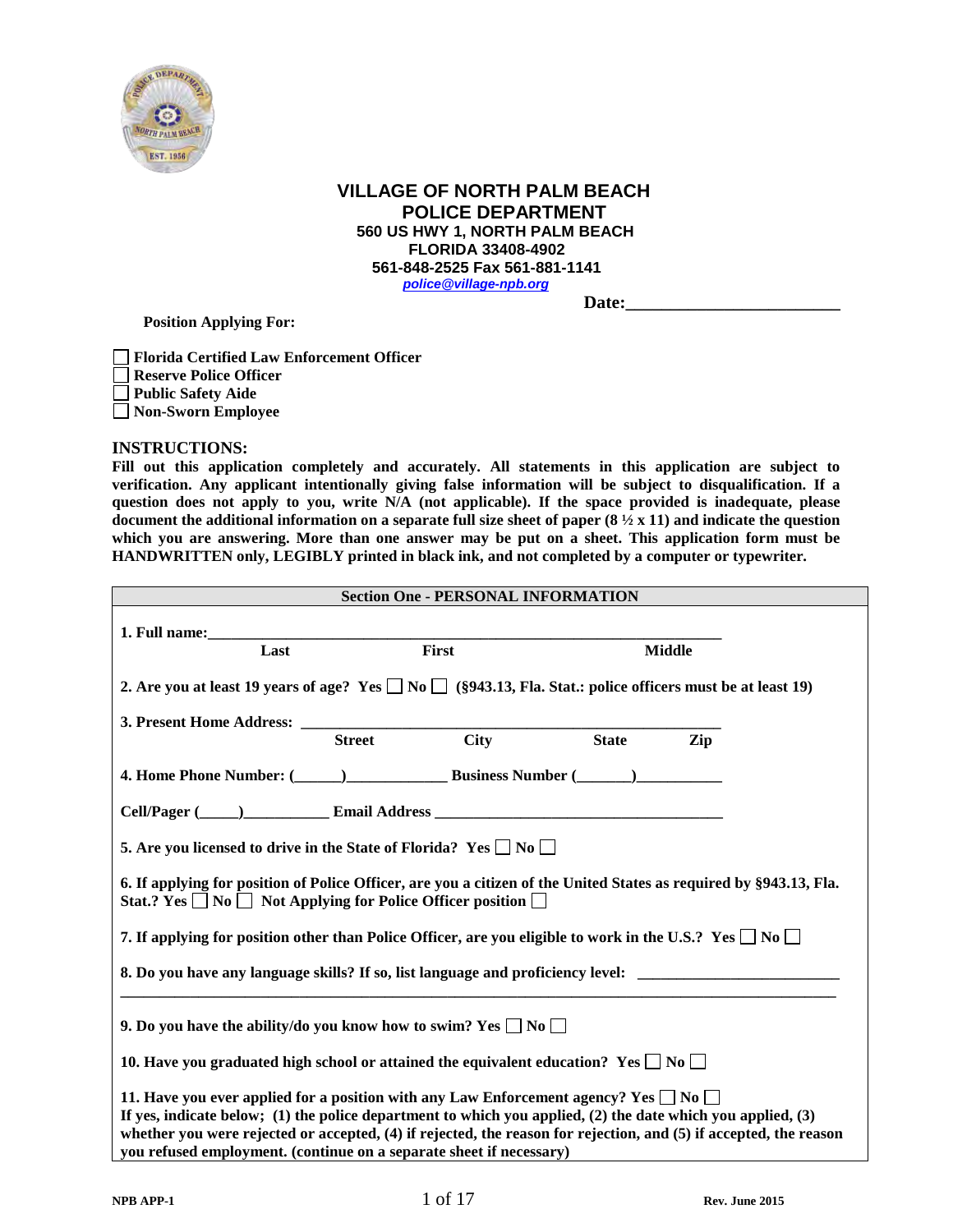

**11.** 

# **Section Two - MOTOR VEHICLE OPERATION**

| If you answer "yes" to any question below, please give details on a separate piece of paper including date, location,<br>agency, specific reason, and disposition; |
|--------------------------------------------------------------------------------------------------------------------------------------------------------------------|
| 11. Have you ever received a traffic citation (non-parking)? Yes $\Box$ No $\Box$                                                                                  |
| 12. Has your Driver's License ever been suspended or revoked? Yes $\Box$ No $\Box$                                                                                 |
| 13. Have you ever been refused a Driver's License by any state? Yes $\Box$ No $\Box$                                                                               |
|                                                                                                                                                                    |
| If needed, continue on separate sheet the reason for the refusal.                                                                                                  |
| $Yes \Box No \Box$<br>14. Was your driver's license ever restored?                                                                                                 |
| 15. Have you ever been involved in a motor vehicle accident? Yes $\Box$ No $\Box$                                                                                  |
| 16. Have you ever been involved in a motor vehicle accident while operating an emergency vehicle?                                                                  |
| Yes $\Box$ No $\Box$                                                                                                                                               |
| If yes, indicate in Section Three: (1) the date, (2) the location, (3) charges, and (4) the final disposition of any<br>police charges or civil liability          |
| 17. Have you ever had your automobile insurance withdrawn or revoked, or have you ever been refused<br>automobile insurance? Yes $\Box$ No $\Box$                  |
| 18. Have you ever been licensed in another state? Yes $\Box$ No $\Box$                                                                                             |
| State: _________________________Driver's License Number ________________________                                                                                   |
| Date of Issue:                                                                                                                                                     |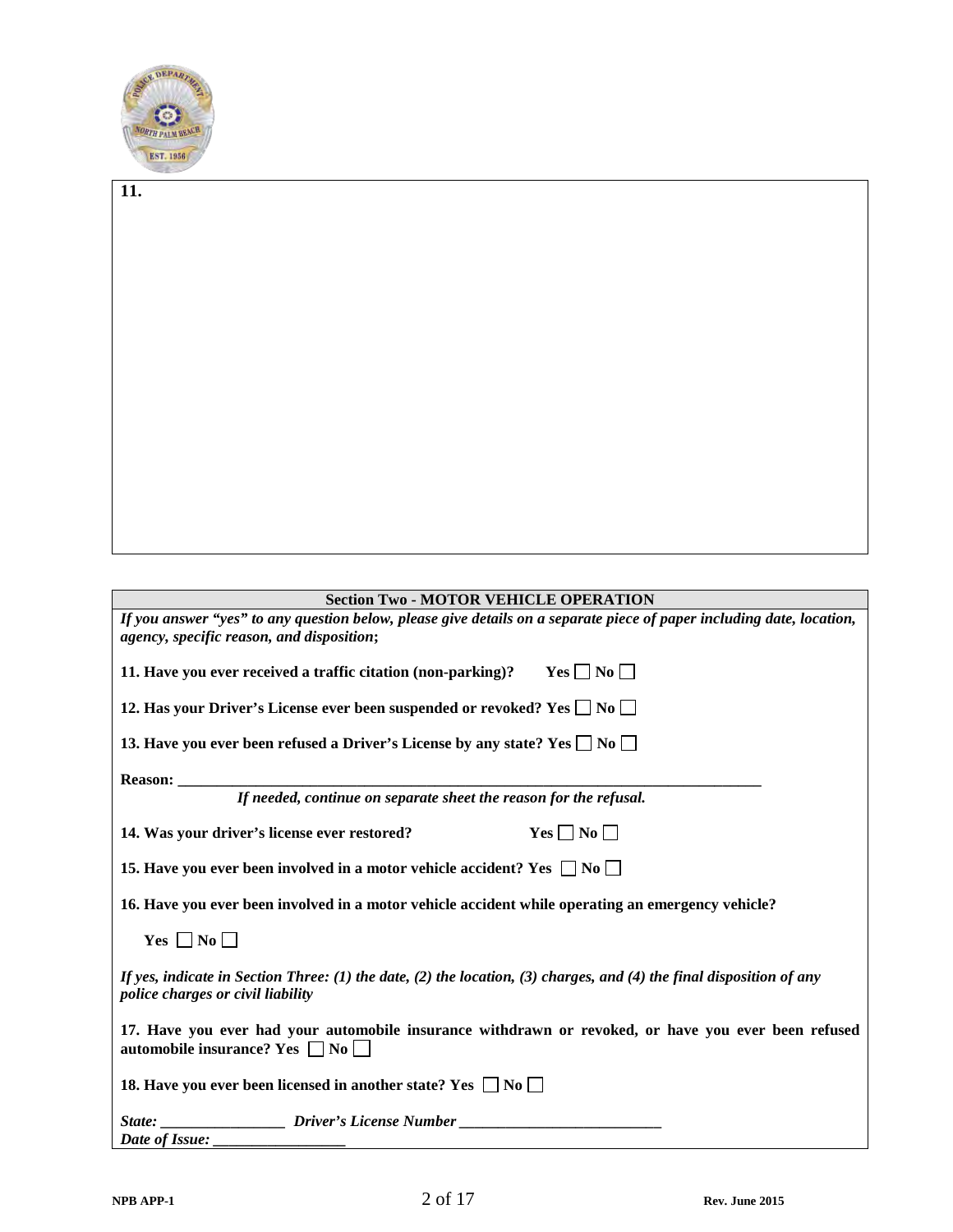

### **Section Three - ACCIDENT HISTORY**

**If you answered "yes" to any accident question, give details for each accident whether collision, non-collision or hit-and-run;**

| <b>DATE</b>                                                                   | <b>LOCATION</b> | CAUSE OF ACCIDENT (i.e. RAN<br>RED LIGHT, CARELESS DRIVING,<br>$ETC$ .) |
|-------------------------------------------------------------------------------|-----------------|-------------------------------------------------------------------------|
| POLICE INVESTIGATION?<br>$\Box$ Yes $\Box$ No<br>Injury? $\Box$ Yes $\Box$ No |                 |                                                                         |
| POLICE INVESTIGATION?<br>$\Box$ Yes $\Box$ No<br>Injury? $\Box$ Yes $\Box$ No |                 |                                                                         |
| POLICE INVESTIGATION?<br>$\Box$ Yes $\Box$ No<br>Injury? $\Box$ Yes $\Box$ No |                 |                                                                         |

| <b>Section Four - Clubs, Societies, Civic, or Fraternal Organizations</b> |      |    |                  |                              |  |  |
|---------------------------------------------------------------------------|------|----|------------------|------------------------------|--|--|
| <b>Organization Name</b>                                                  | From | To | Position<br>Held | Address and Point of Contact |  |  |
|                                                                           |      |    |                  |                              |  |  |
|                                                                           |      |    |                  |                              |  |  |
|                                                                           |      |    |                  |                              |  |  |

# **Section Five - EMPLOYMENT AND UNEMPLOYMENT INFORMATION 19. Do you object to your present employer being contacted? Yes**  $\Box$  **No**  $\Box$ If so, why? \_ **20. Were you ever discharged or requested to resign? Yes**  $\Box$  **No**  $\Box$ **If yes, list those employers below who either: (1) disciplined you, (2) discharged you, or (3) requested that you resign:**

**\_\_\_\_\_\_\_\_\_\_\_\_\_\_\_\_\_\_\_\_\_\_\_\_\_\_\_\_\_\_\_\_\_\_\_\_\_\_\_\_\_\_\_\_\_\_\_\_\_\_\_\_\_\_\_\_\_\_\_\_\_\_\_\_\_\_\_\_\_\_\_\_\_\_\_\_\_\_\_\_\_\_\_\_\_\_\_\_\_\_\_\_\_\_**

**\_\_\_\_\_\_\_\_\_\_\_\_\_\_\_\_\_\_\_\_\_\_\_\_\_\_\_\_\_\_\_\_\_\_\_\_\_\_\_\_\_\_\_\_\_\_\_\_\_\_\_\_\_\_\_\_\_\_\_\_\_\_\_\_\_\_\_\_\_\_\_\_\_\_\_\_\_\_\_\_\_\_\_\_\_\_\_\_\_\_\_\_\_\_**

*List ALL employment, including part-time employment, over twenty (20) days. (Use separate sheet if necessary)*

### *PLEASE FURNISH COMPLETE ADDRESSES AND ZIP CODES*

| <b>Dates</b><br>From/To<br>Month/Year | <b>Employer Name and</b><br><b>Mailing Address</b> | <b>Position</b> | <b>Reason for</b><br><b>Leaving</b> | <b>Name and Phone Number</b><br>of Immediate Supervisor |
|---------------------------------------|----------------------------------------------------|-----------------|-------------------------------------|---------------------------------------------------------|
|                                       |                                                    |                 |                                     |                                                         |
|                                       |                                                    |                 |                                     |                                                         |
|                                       |                                                    |                 |                                     |                                                         |
|                                       |                                                    |                 |                                     |                                                         |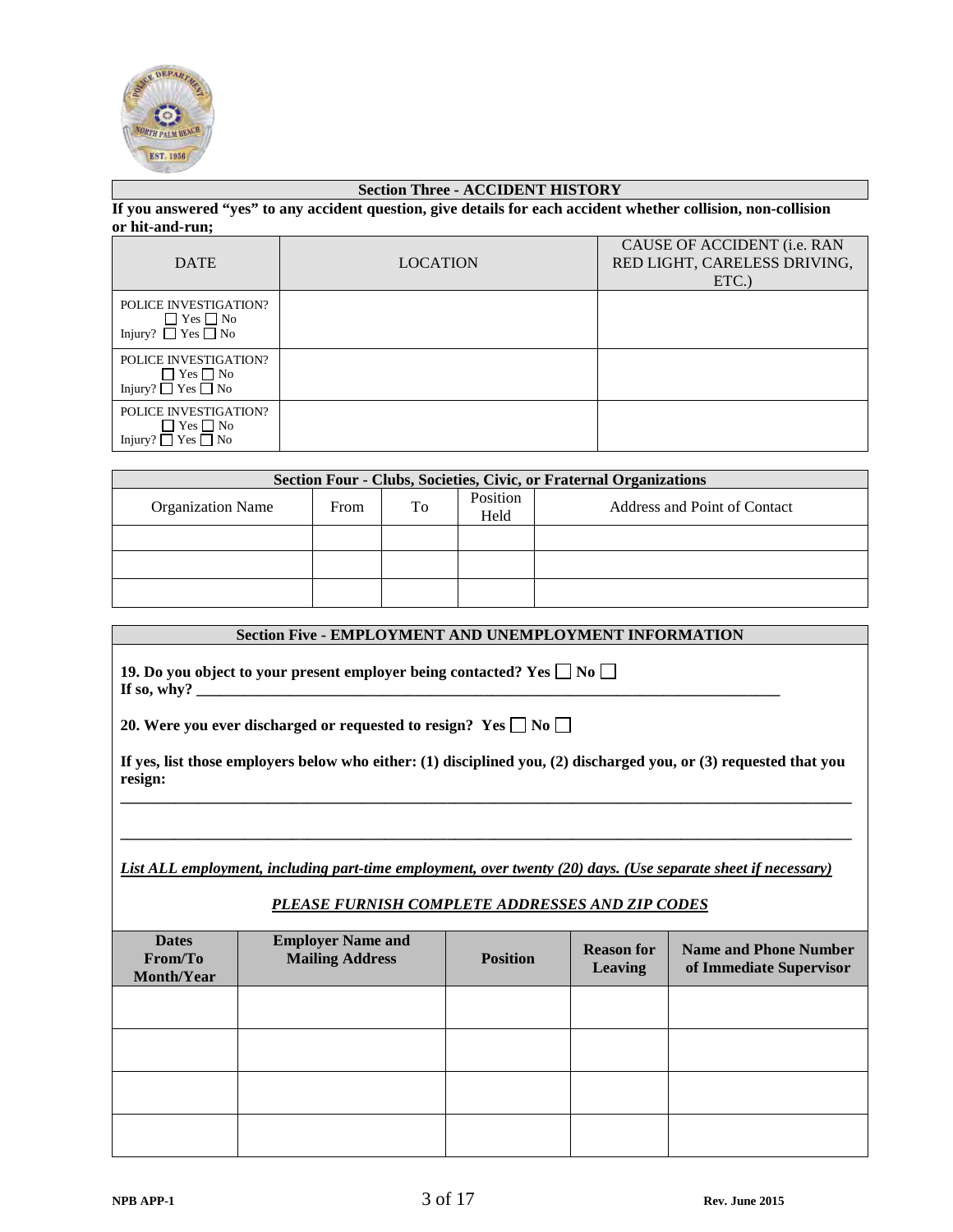

| 21. If any of the employers whom you have listed are relatives, indicate which ones (this includes relatives |  |  |  |  |  |  |  |
|--------------------------------------------------------------------------------------------------------------|--|--|--|--|--|--|--|
|                                                                                                              |  |  |  |  |  |  |  |
|                                                                                                              |  |  |  |  |  |  |  |

### **Section Six – VETERAN'S PREFERENCE AND MILITARY SERVICE**

**23. Have you or your spouse ever served in any branch of the Armed Forces of the United States?**   $Yes \Box No \Box$ 

#### *Attach copies of DD214 ( WITH SEPARATION CODES) for all military service*

24. Are you claiming a Veteran's Preference pursuant to Chapter 295, Florida Statutes? Yes  $\Box$  No  $\Box$ 

**(Veteran's Preference is not available for the following positions: temporary positions without benefits; heads of departments; positions which require licensure as a physician, chiropractic physician, osteopathic physician; or, positions requiring Florida Bar membership).**

**25. If you answered yes, please answer the following questions to identify the basis for your Veteran's Preference claim:**

- **a. Are you a disabled veteran who has served on active duty in any branch of the Armed Forces of the United States, been separated under honorable conditions, and have established the present existence of a service-connected disability which is compensable under public laws administered by the U.S. Dept. of**  Veterans' Affairs? Yes  $\Box$  No  $\Box$
- **b. Are you a disabled veteran who is receiving compensation, disability, retirement benefits, or pension by reason of public laws administered by the U.S. Dept. of Veteran's Affairs and the Dept. of Defense?**   $Yes \Box No \Box$
- **c. Are you the spouse of any person who has a total disability, permanent in nature, resulting from a service-connected disability and who, because of this disability, cannot qualify for employment, and the spouse of any person missing in action, captured in line of duty by a hostile force, or forcibly detained or interned in line of duty by a foreign government or power?** Yes  $\Box$  No  $\Box$
- **d. Are you a veteran of a war, defined by Fla. Stat. §1.01(14) who served at least one day during a wartime period (active duty training does not qualify under this provision)? Yes**  $\Box$  **No**  $\Box$
- **e. Are you the un-remarried widow or widower of a veteran who died of a service connected disability?**   $Yes \Box No \Box$

#### **IF YOU ARE CLAIMING A VETERAN'S PREFERENCE, YOU MUST PROVIDE DOCUMENTATION WHEN YOU SUBMIT THE APPLICATION. DOCUMENTATION INCLUDES:**

**(a) Veterans, disabled veterans, and spouses of disabled veterans must submit a Department of Defense document, commonly known as form DD-214 or military discharge papers, or equivalent certification from the DVA, listing military status, dates of service and discharge type.**

**(b) Disabled veterans shall also submit a document from the Department of Defense, the DVA, or the**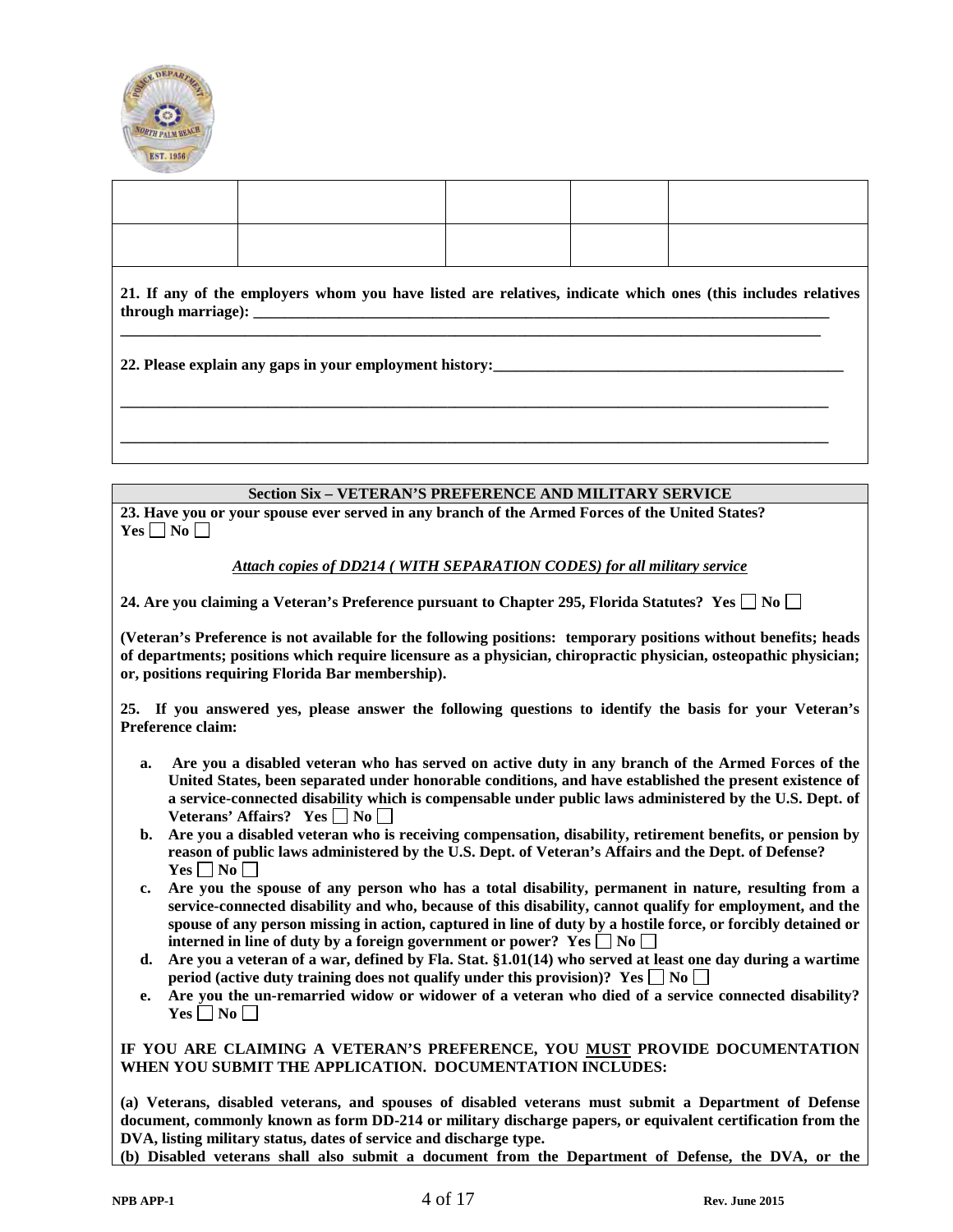

**Department certifying that the veteran has a service-connected disability.**

**(c) Spouses of disabled veterans shall also submit either a certification from the Department of Defense or the VA that the veteran is totally and permanently disabled or an identification card issued by the Department; spouses shall also submit evidence of marriage to the veteran and a statement that the spouse is still married to the veteran at the time of the application for employment; the spouse shall also submit proof that the disabled veteran cannot qualify for employment because of the service-connected disability.**

**(d) Spouses of persons on active duty shall furnish a document from the Department of Defense or the DVA certifying that the person on active duty is listed as missing in action, captured in line of duty, or forcibly detained or interned in line of duty by a foreign government or power; such spouses shall also furnish evidence of marriage and a statement that the spouse is married to the person on active duty at the time of that application for employment.**

**(e) The un-remarried widow or widower of a deceased veteran shall furnish a document from the Department of Defense or the DVA certifying the service-connected death of the veteran, and shall further furnish evidence of marriage and a statement that the spouse is not re-married.**

*If you are veteran's preference eligible and a non-preference eligible applicant is hired, you have the right to request an investigation by the Department of Veteran's Affairs by submitting such request to the Florida Department of Veterans' Affairs, Division of Benefits and Assistance—Veterans' Preference, 9500 Bay Pines Blvd, Room 214, St. Petersburg, FL 33708 within 21 days of receipt of notice of the hiring decision or two months from the date of application if no notice of a hiring decision is received.* 

**26.** *If you have served in any branch of the Armed Forces of the United States, give periods of active military service and other data requested***.** 

| regulations? Yes $\Box$ No $\Box$ | other disciplinary proceedings and (4) the disposition of the charges. | 27. Were you ever tried, punished, reprimanded or reduced in rank for any infraction of military rules and<br>If yes, indicate on a separate sheet of paper: (1) date(s), (2) charge(s) against you, (3) type of courts-martial or |  |
|-----------------------------------|------------------------------------------------------------------------|------------------------------------------------------------------------------------------------------------------------------------------------------------------------------------------------------------------------------------|--|
| If yes, indicate details below:   |                                                                        | 28. Has your discharge or separation ever been corrected or changed? Yes $\square$ No $\square$                                                                                                                                    |  |
|                                   |                                                                        |                                                                                                                                                                                                                                    |  |
| National Guard? Yes ■ No          |                                                                        | 29. Are you now or were you ever an active member of any branch of the United States Reserves or State                                                                                                                             |  |
| requested:                        |                                                                        | If yes, indicate whether it was a United States Reserve Force or State National Guard, along with other data                                                                                                                       |  |
|                                   |                                                                        |                                                                                                                                                                                                                                    |  |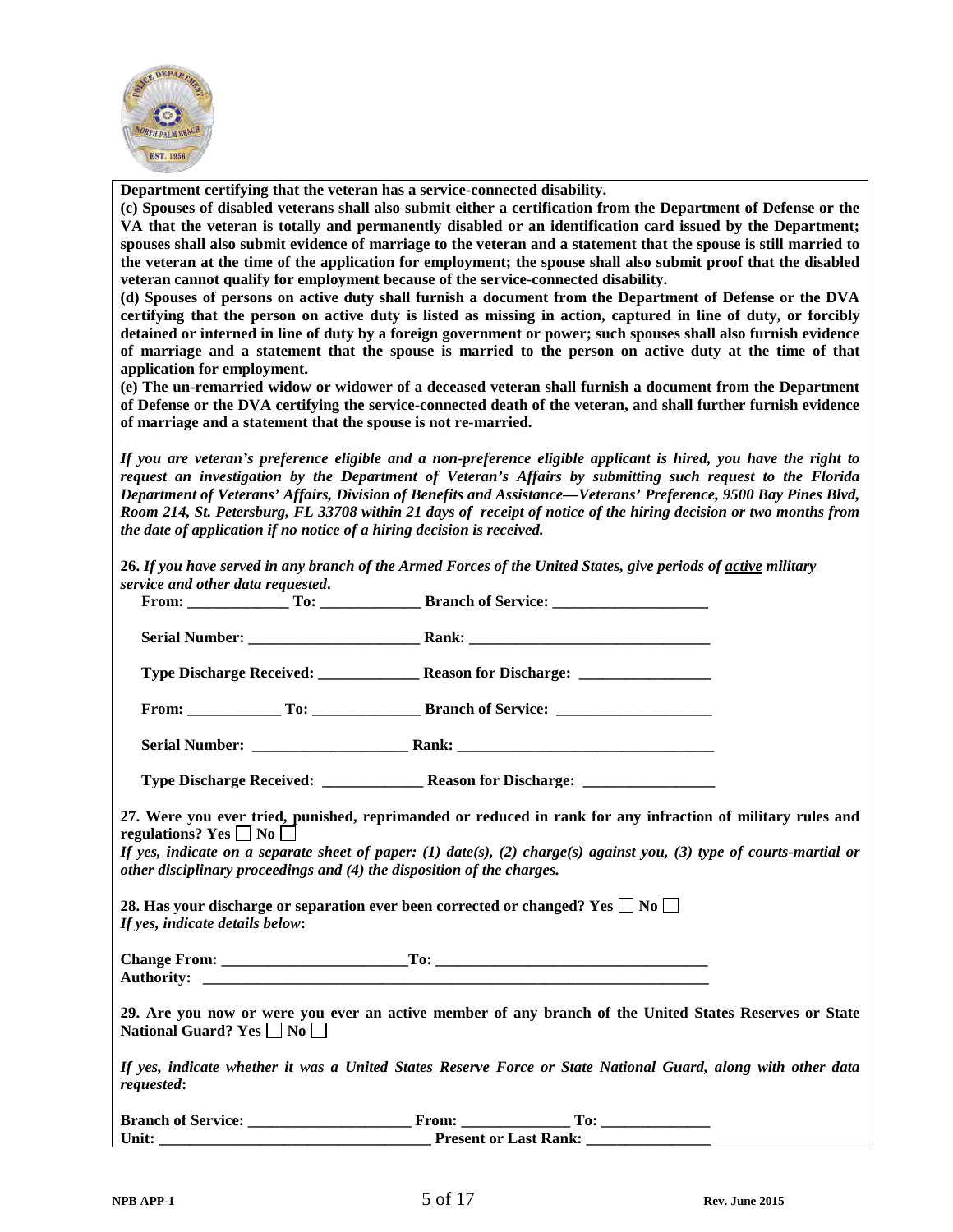

|  | <b>Section Seven - EDUCATIONAL BACKGROUND</b> |
|--|-----------------------------------------------|
|  |                                               |

**30. List all high schools, trade/vocational schools and colleges that you have attended:**

## COMPLETE ADDRESSES AND ZIP CODES ARE REQUIRED.

| <b>Years</b><br>From/To                                                                                              | <b>Educational Facility</b><br><b>Name</b> | <b>Mailing Address</b> | Did you Graduate? |  |  |  |  |  |
|----------------------------------------------------------------------------------------------------------------------|--------------------------------------------|------------------------|-------------------|--|--|--|--|--|
|                                                                                                                      |                                            |                        |                   |  |  |  |  |  |
|                                                                                                                      |                                            |                        |                   |  |  |  |  |  |
|                                                                                                                      |                                            |                        |                   |  |  |  |  |  |
|                                                                                                                      |                                            |                        |                   |  |  |  |  |  |
|                                                                                                                      |                                            |                        |                   |  |  |  |  |  |
|                                                                                                                      |                                            |                        |                   |  |  |  |  |  |
|                                                                                                                      |                                            |                        |                   |  |  |  |  |  |
|                                                                                                                      |                                            |                        |                   |  |  |  |  |  |
| 33. Can you operate a computer and/or computer programs?<br><u>Letter and the computer programs</u><br>$\frac{1}{2}$ |                                            |                        |                   |  |  |  |  |  |
|                                                                                                                      |                                            |                        |                   |  |  |  |  |  |
|                                                                                                                      |                                            |                        |                   |  |  |  |  |  |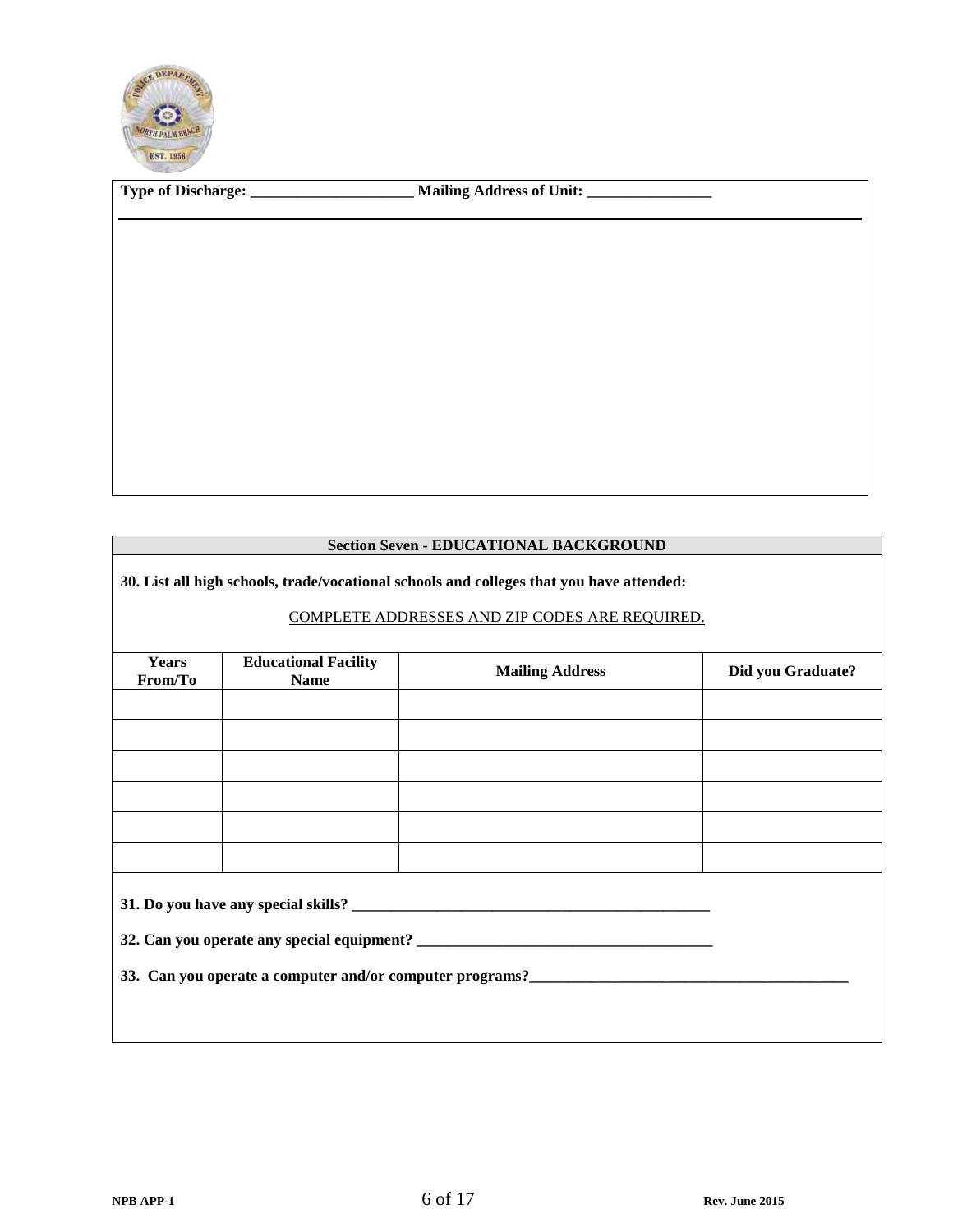

#### **Section Eight – CONFLICTS OF INTEREST AND CODE OF ETHICS**

**The Village of North Palm Beach employees are required to abide by the State of Florida and Palm Beach County Code of Ethics and must avoid conflicts of interest. These laws limit or prohibit certain types of relationships between Village employees, vendors, lobbyists and others.** 

**34. If employed by the Village of North Palm Beach do you anticipate receiving compensation from other employers, including self-employment, where the outside employer maintains a business or lobbying relationship with the Village?**

 $Yes \Box$  No  $\Box$  If yes, identify outside employer:

**35. Do you have any relatives currently employed by the Village of North Palm Beach?**

 ${\rm Yes}$   $\Box$  No  $\Box$  If yes, identify relative and position held:

**36. Do you have any relatives holding elected or appointed board positions at the Village of North Palm Beach?**

 ${\rm Yes} \ \Box \ {\rm No} \ \Box$  If yes, identify relative and position held :

**37. Do you or any relatives provide goods or services to the Village of North Palm Beach?**

 ${\bf Yes} \ \blacksquare \ {\bf No} \ \blacksquare \ {\bf If} \ {\bf ves,} \ {\bf identity} \ {\bf relative} \ {\bf and} \ {\bf position} \ {\bf held:}$ 

### **Section Nine - CRIMINAL AND LITIGATION HISTORY (EXCEPT TRAFFIC OFFENSES)**

### **NOTE**

**Criminal Records ordered sealed under Florida Statute 943.058, are available from the FCIC System for inspection by a criminal justice agency for purposes of criminal justice employment. The applicant is to be advised that an applicant cannot lawfully deny arrests or convictions, notwithstanding adjudication being withheld or the sealing or expungement of arrest/conviction records. The applicant is advised that a misdemeanor arrest or conviction may not necessarily disqualify the applicant. Florida Statue Section 943.13 provides that a police officer cannot have been convicted, pled guilty or nolo contendere to, or have been found guilty of any felony or misdemeanor involving perjury or false statement, notwithstanding suspension of sentence or adjudication withheld, or have received a dishonorable discharge from any branch of the Armed Forces of the United States. Police Officers are prohibited from possession of firearms in accordance with 18 U.S.C. §922 due to a misdemeanor conviction for domestic violence or other disqualifying event and may be denied employment as a police officer.**

**38. Have you ever been convicted of, pled guilty or entered a plea of nolo contendere ("no contest") to, a**  crime? Yes  $\Box$  No  $\Box$ 

**If yes, list the following information regarding the circumstances surrounding the incident: the county and state where the crime occurred, the date of conviction or plea, the nature of the charges (e.g. DUI, battery, assault, fraud, etc.), whether the crime was a misdemeanor or felony, and whether you are currently on probation for the crime.**

**\_\_\_\_\_\_\_\_\_\_\_\_\_\_\_\_\_\_\_\_\_\_\_\_\_\_\_\_\_\_\_\_\_\_\_\_\_\_\_\_\_\_\_\_\_\_\_\_\_\_\_\_\_\_\_\_\_\_\_\_\_\_\_\_\_\_\_\_\_\_\_\_\_\_\_\_\_\_\_\_\_\_\_\_\_\_\_\_\_\_\_\_\_\_**

**\_\_\_\_\_\_\_\_\_\_\_\_\_\_\_\_\_\_\_\_\_\_\_\_\_\_\_\_\_\_\_\_\_\_\_\_\_\_\_\_\_\_\_\_\_\_\_\_\_\_\_\_\_\_\_\_\_\_\_\_\_\_\_\_\_\_\_\_\_\_\_\_\_\_\_\_\_\_\_\_\_\_\_\_\_\_\_\_\_\_\_\_\_\_**

**\_\_\_\_\_\_\_\_\_\_\_\_\_\_\_\_\_\_\_\_\_\_\_\_\_\_\_\_\_\_\_\_\_\_\_\_\_\_\_\_\_\_\_\_\_\_\_\_\_\_\_\_\_\_\_\_\_\_\_\_\_\_\_\_\_\_\_\_\_\_\_\_\_\_\_\_\_\_\_\_\_\_\_\_\_\_\_\_\_\_\_\_\_**

|  |  | 39. Have you ever had any records sealed or expunged? Yes $\Box$ No $\Box$ |  |  |
|--|--|----------------------------------------------------------------------------|--|--|
|  |  |                                                                            |  |  |

**40. Have you ever been placed on probation? Yes**  $\Box$  **No**  $\Box$  **Explain:**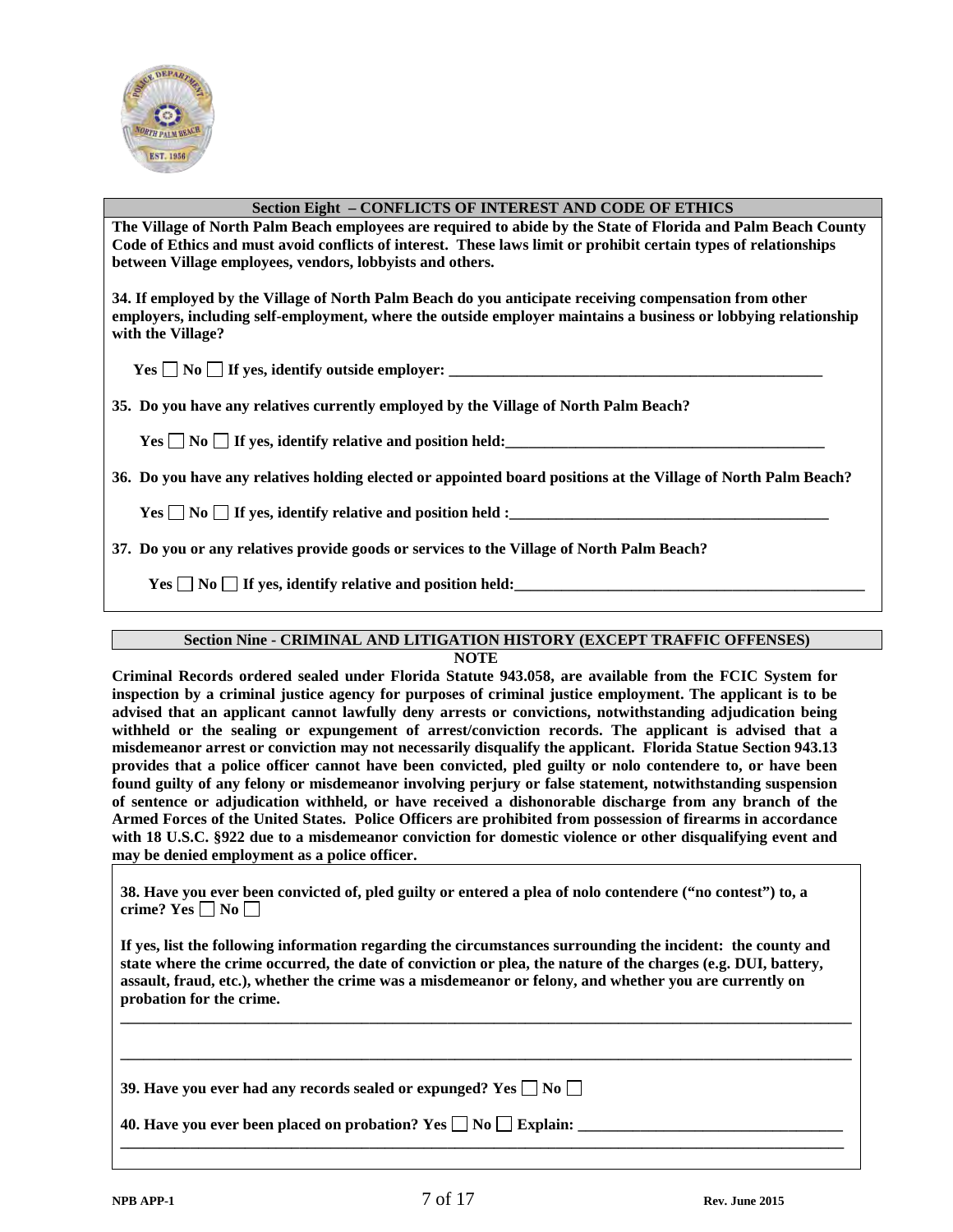

**41. Have you ever been a defendant in a civil action or lawsuit for an intentional tort (e.g. battery, intentional infliction of emotional distress, etc.)?** Yes  $\Box$  No  $\Box$ 

**If yes, please state the: case number; county and state where lawsuit took place; nature of the intentional tort**  and the disposition of the action (e.g. settlement, jury verdict against you, etc.)

### **Section Ten (A) - DRUG FREE WORKPLACE**

**\_\_\_\_\_\_\_\_\_\_\_\_\_\_\_\_\_\_\_\_\_\_\_\_\_\_\_\_\_\_\_\_\_\_\_\_\_\_\_\_\_\_\_\_\_\_\_\_\_\_\_\_\_\_\_\_\_\_\_\_\_\_\_\_\_\_\_\_\_\_\_\_\_\_\_\_\_\_\_\_\_\_\_\_\_\_\_\_\_\_\_\_**

### **NOTE**

**The Village operates a Drug Free Workplace in accordance with Florida Statute 440.102. All job applicants for mandatory testing or special risk positions, which includes police officers, persons who work closely with an employee who carries a firearm, persons who work with confidential information or documents pertaining to criminal investigations, and other positions outlined in the statute, must successfully complete a drug test prior to beginning employment.**

#### **Section Ten (B) - DRUG USAGE**

### **NOTE**

**In order to detect illegal drug use, drug screening will be conducted on all applicants, in accordance with applicable law. If you answer "yes" to any of the following questions, put the date of use in the** *YES* **column, the number of times for each category and give details below.** 

| Used | Sold | Transported | Delivered | Possessed | Circle the exact drug that you experimented with, used,<br>sold, delivered or possessed.<br>(remember, honesty is the best policy) | <b>Yes</b> | N <sub>0</sub> |
|------|------|-------------|-----------|-----------|------------------------------------------------------------------------------------------------------------------------------------|------------|----------------|
|      |      |             |           |           | Hallucinogens (LSD, PCP, Ecstacy, Hallucinogenic<br>Mushrooms, cannabis, phencyclidine, etc)                                       |            |                |
|      |      |             |           |           | Stimulants (Methamphetamines, crank, phentermine,<br>cocaine, crack, etc.)                                                         |            |                |
|      |      |             |           |           | Narcotics (heroin, morphine, oxycodone, hydrocodone,<br>hydromorphine, opiates, codeines, etc.)                                    |            |                |
|      |      |             |           |           | Depressants/Tranquilizers (barbiturates, Valium, Librium,<br>Quaalude, rophypnol, benzodiazephines, etc)                           |            |                |
|      |      |             |           |           | <b>Steroids</b>                                                                                                                    |            |                |
|      |      |             |           |           | Obtained a prescription through fraud                                                                                              |            |                |
|      |      |             |           |           | List any drug that is not included above                                                                                           |            |                |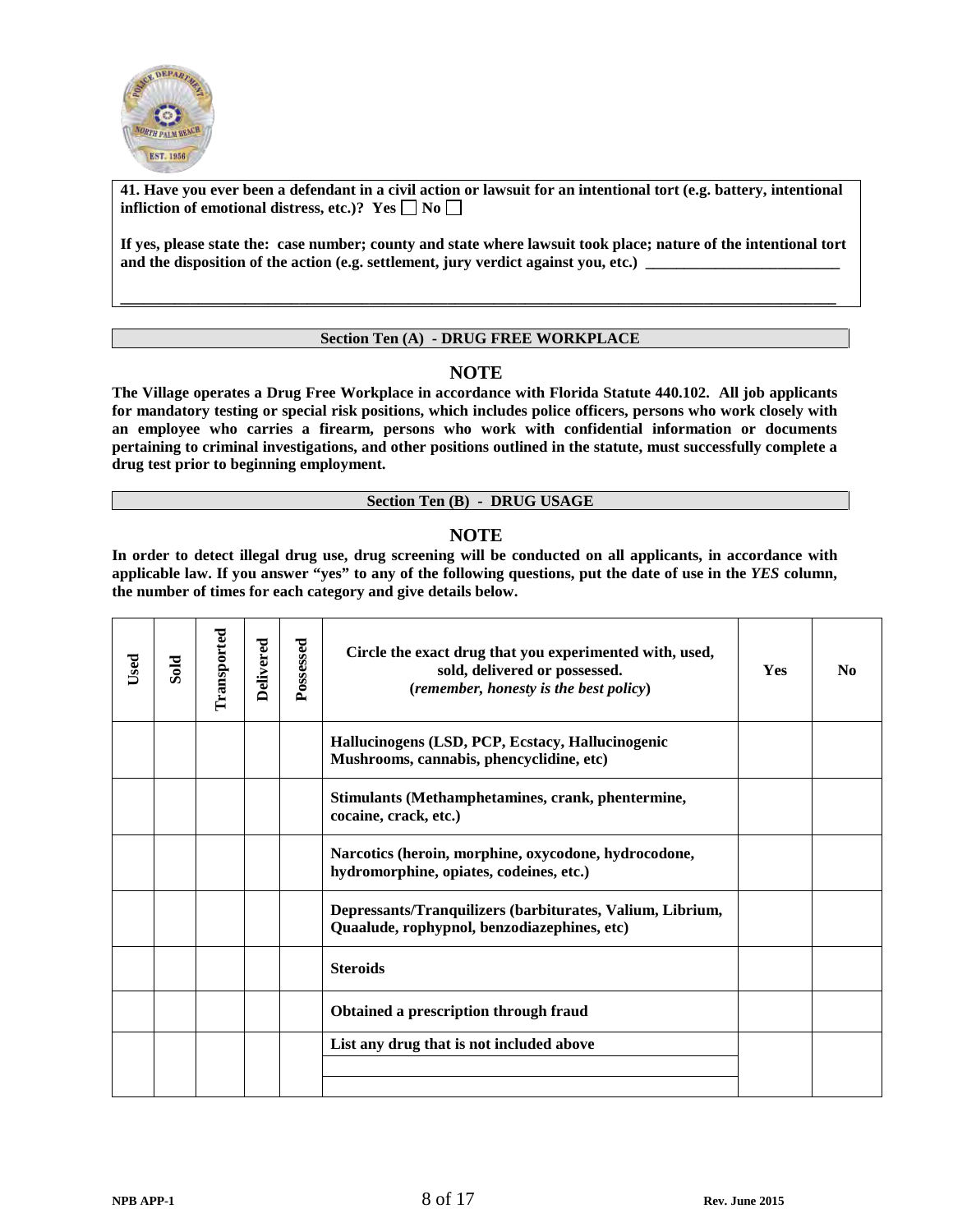

### **Section Eleven - POLYGRAPH/COMPUTER VOICE STRESS ANALYSIS**

| 42. Have you ever taken a polygraph or computer voice stress analysis? Yes $\Box$ No $\Box$ |                        |                 |               |  |  |  |
|---------------------------------------------------------------------------------------------|------------------------|-----------------|---------------|--|--|--|
| Date                                                                                        | <b>Examiner's Name</b> | <b>Location</b> | <b>Reason</b> |  |  |  |
|                                                                                             |                        |                 |               |  |  |  |
|                                                                                             |                        |                 |               |  |  |  |
|                                                                                             |                        |                 |               |  |  |  |
|                                                                                             |                        |                 |               |  |  |  |
|                                                                                             |                        |                 |               |  |  |  |

### **Section Twelve - PAST RESIDENCY**

## **43. How long have you resided at your present address? \_\_\_\_\_\_\_\_\_\_\_\_\_\_\_\_\_\_\_\_\_\_\_\_\_\_\_\_\_**

**Chronologically list ALL previous places of residence within the last ten years:**

| Your Address, Including Street, City, County, State & Zip |  |  |
|-----------------------------------------------------------|--|--|
|                                                           |  |  |
|                                                           |  |  |
|                                                           |  |  |
|                                                           |  |  |
|                                                           |  |  |
|                                                           |  |  |
|                                                           |  |  |
|                                                           |  |  |
|                                                           |  |  |
|                                                           |  |  |
|                                                           |  |  |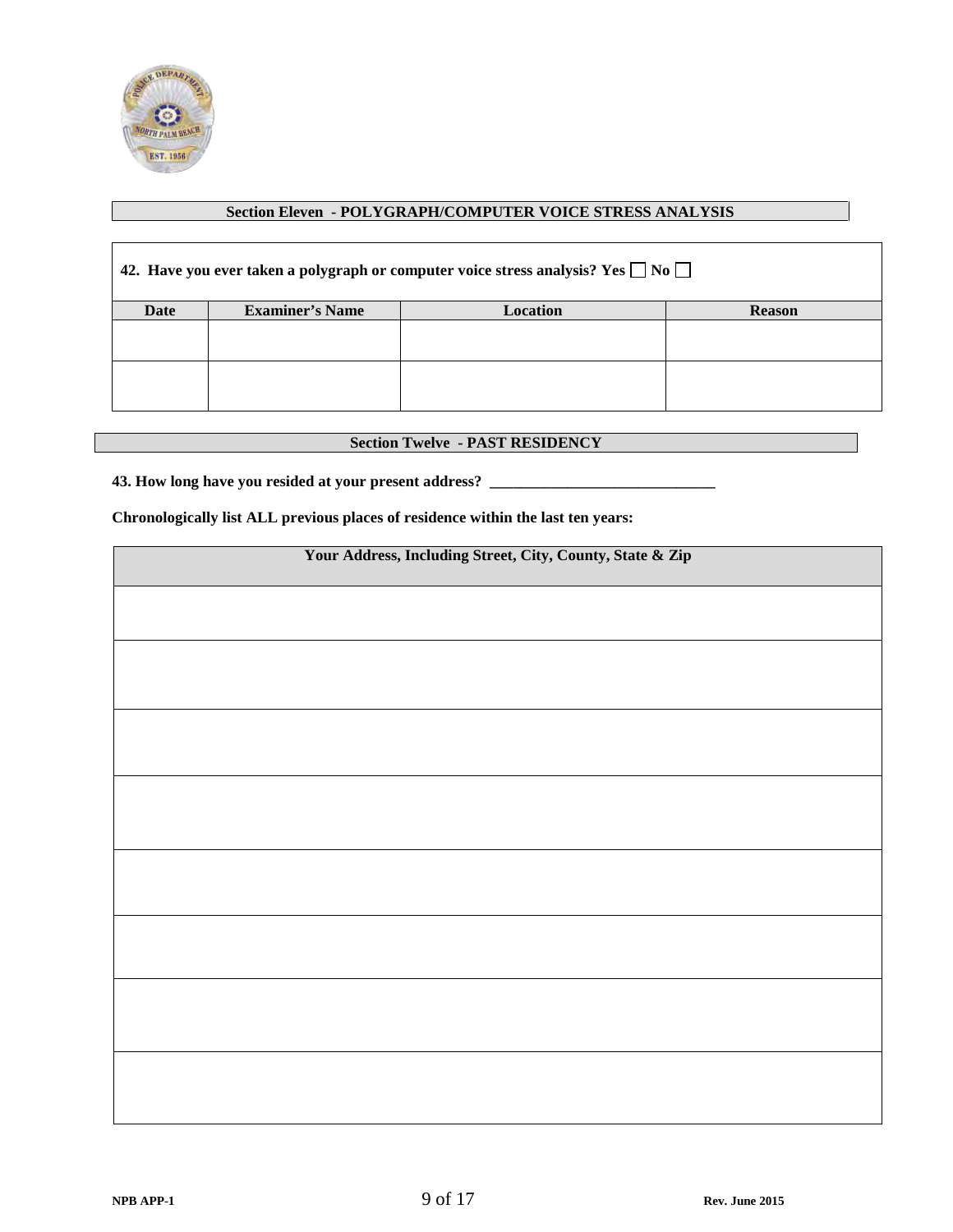

#### **Section Thirteen - PERSONAL REFERENCES**

**Fill in the name of three (3) persons not related to you and not former employers who have known you for at least five (5) years. All persons who you refer to will be asked to appraise your character, ability, experience, personality, and other work related qualities.**

*PLEASE FURNISH COMPLETE ADDRESSES, ZIP CODES AND PHONE NUMBERS*

### **Section Fourteen - LAW ENFORCEMENT ACQUAINTANCES**

**Are you acquainted with any members of a law enforcement agency within Palm Beach, Broward, Dade,**  Martin, St. Lucie or Indian River County? Yes  $\Box$  No  $\Box$ 

| Name of Officer | <b>Agency's Name and Phone Number</b> |  |
|-----------------|---------------------------------------|--|
|                 |                                       |  |
|                 |                                       |  |
|                 |                                       |  |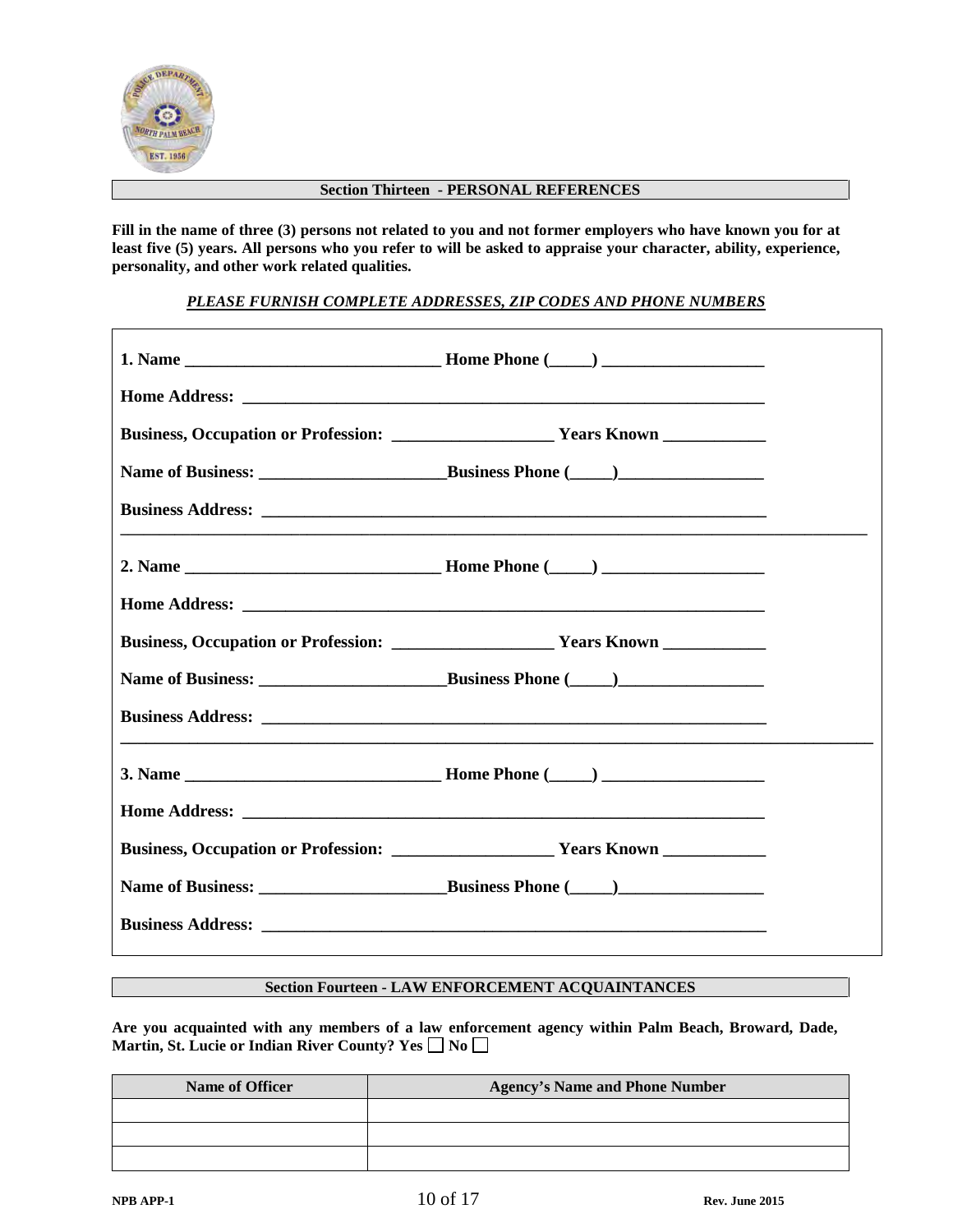

### **Section Fifteen - COMMUNITY REFERENCES**

**List below your neighbors from your last (2) residences. If you do not know the name of the neighbor, list the address. If you have lived in more than two locations in the past five years, use a separate sheet to list those neighbors. (List only the neighbors to the immediate right, left and rear).**

| PLEASE FURNISH COMPLETE ADDRESSES, ZIP CODES AND PHONE NUMBERS |
|----------------------------------------------------------------|
|                                                                |
|                                                                |
|                                                                |
|                                                                |
|                                                                |
|                                                                |
| PLEASE FURNISH COMPLETE ADDRESSES, ZIP CODES AND PHONE NUMBERS |
|                                                                |
|                                                                |
|                                                                |
|                                                                |
|                                                                |
|                                                                |

### **Section Sixteen – LOYALTY**

*Instructions: The term "subversive organization" as used here means any group or organization which supports, follows, or sympathizes with the principles of Communism or any other subversive doctrine or is listed by the U.S. Attorney General as subversive. Answer "yes" or "no" to each question. If "yes", give details on a separate sheet.* **42. Have you ever, by word of mouth or in writing, advocated, advised, or taught that the doctrine of the government of the United States of America, of any State or of any political sub-division thereof should be overthrown by force, violence or any unlawful means?** Yes  $\Box$  No  $\Box$ **43. Are you now, or have you ever been, a member of any subversive organization?** Yes  $\Box$  No  $\Box$ **44. Have you ever paid, contributed, collected, or solicited any money or dues to, for, or on behalf of any subversive organization?** Yes  $\Box$  No  $\Box$ **45. Have you ever been connected or affiliated with in any manner or ever attended a meeting of any subversive organization?** Yes  $\Box$  No  $\Box$ **46. Is there anything that would prevent you from owing allegiance to the flag and constitution of the United States of America or from taking a life in carrying out your duties when such action is lawful and necessary?**   $Yes \Box No \Box$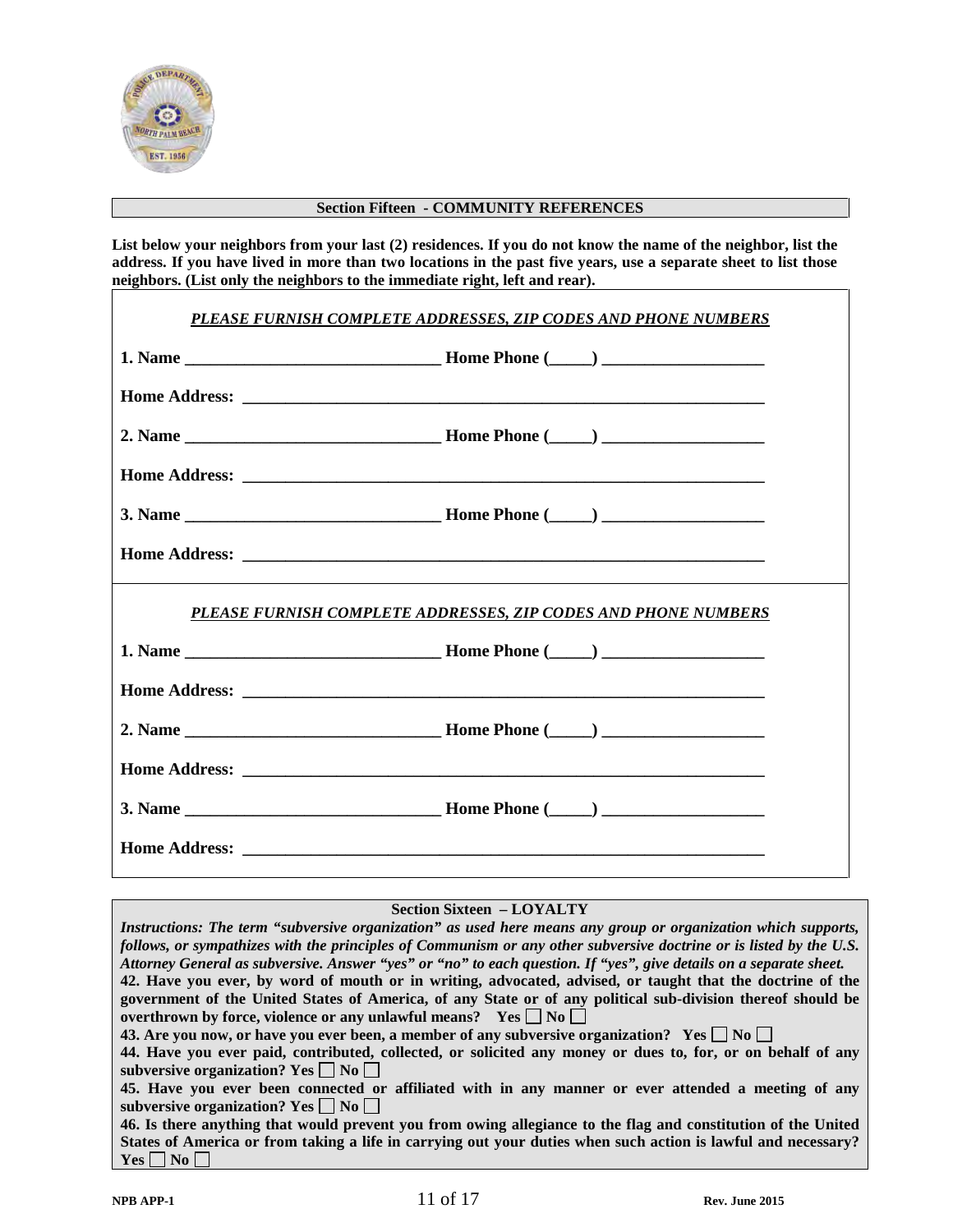

#### **Explain, If Yes:**

### **Section Seventeen : AUTHORIZATION, ACKNOWLEDGEMENT AND VERIFICATION**

**\_\_\_\_\_\_\_\_\_\_\_\_\_\_\_\_\_\_\_\_\_\_\_\_\_\_\_\_\_\_\_\_\_\_\_\_\_\_\_\_\_\_\_\_\_\_\_\_\_\_\_\_\_\_\_\_\_\_\_\_\_\_\_\_\_\_\_\_\_\_\_\_\_\_\_\_\_\_\_\_\_\_\_\_\_\_\_\_\_\_\_\_\_\_\_ \_\_\_\_\_\_\_\_\_\_\_\_\_\_\_\_\_\_\_\_\_\_\_\_\_\_\_\_\_\_\_\_\_\_\_\_\_\_\_\_\_\_\_\_\_\_\_\_\_\_\_\_\_\_\_\_\_\_\_\_\_\_\_\_\_\_\_\_\_\_\_\_\_\_\_\_\_\_\_\_\_\_\_\_\_\_\_\_\_\_\_\_\_\_\_**

The information I have provided in this application, including all attachments is true and correct. I understand that if I have misrepresented, omitted or falsified information in this application or in any accompanying documentation or resume which I may submit in support of this application, I will not be considered for employment. If I have been hired by the Village and any misrepresentation, falsification, or omission is discovered after I have begun employment, I understand that my employment may be terminated.

By signing this application, I authorize the Village to conduct an inquiry into the information contained in this application. I authorize my current and former employers and educational institutions to provide information about me. I hereby release all employer, educational institutions and other individuals or entities which may provide information about me in connection with this application from all liability for issuing such information. I hereby waive any privilege I may have to such information. I also understand that any offer of employment is conditioned upon the Village receiving acceptable references, background checks and successful drug testing under the Village's Drug-Free Workplace Policy.

I understand that the Village may request a consumer report in connection with this application for employment. I acknowledge that if a consumer report is requested or prepared I have the right to request a summary of my rights under the Fair Credit Reporting Act by sending a written request to the Village's Human Resources Department.

I understand that nothing contained in this employment application, the interview process, the Village's policies, procedures, correspondence or manuals that I might receive constitute a contract or promise of employment for any specified period of time. I understand that the employment relationship, if I am hired, is "at-will" which means that the Village or I may terminate the employment relationship at any time and for any reason, with or without notice or prior discipline, subject to any collective bargaining agreement applicable to the position held.

I understand that the Village will consider this application for the open position I have specified but for no longer than 60 days. I understand I am required to reapply for any other open positions for which I wish to be considered.

Applicant Signature: <u>Date:</u> Equal Date:

### **The Village of North Palm Beach is a Drug-Free Workplace and an Equal Opportunity Employer**

### **SUBMIT COPIES OF:**

- **\_\_\_\_\_ High School Diploma or G.E.D. Equivalency**
- **\_\_\_\_\_ Any College Transcript and/or Diploma**
- **\_\_\_\_\_ Any certificates, vocational or trade school certificates**
- **\_\_\_\_\_ If Florida state certified submit copy of certificate**
- **\_\_\_\_\_ DD214 (***with separation codes***)**
- **FDLE AFFIDAVIT OF APPLICANT**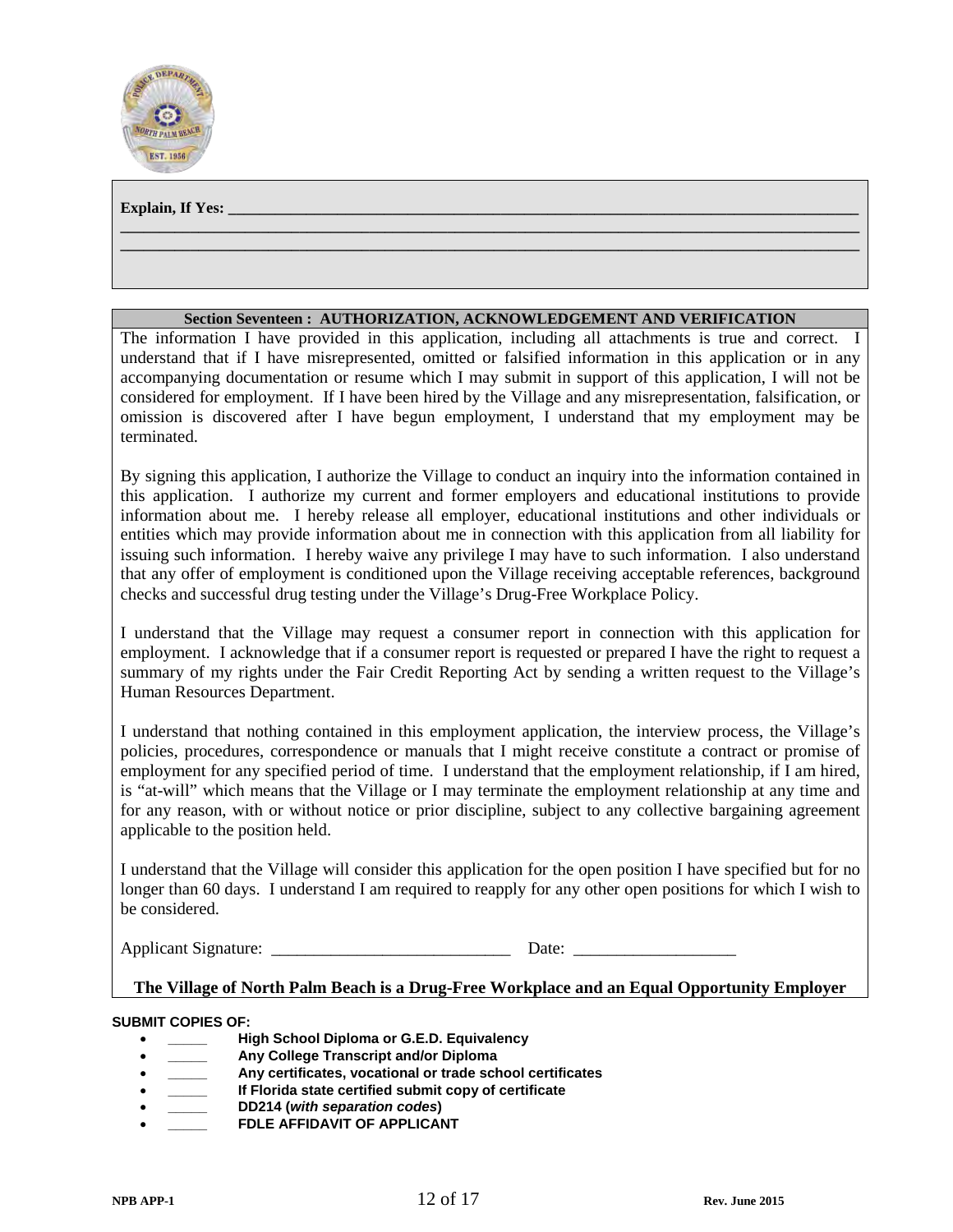

### **PLEASE NOTE:**

- **Incomplete, or illegible applications will not be processed**
- **ALL forms must be notarized as indicated**
- *If you have indicated that you were convicted or pled guilty or nolo contendere to a misdemeanor or felony, you MUST include all related agency (police reports, etc.) and court documentation, including disposition, releases from supervision or probation, and other associated documentation.*
- **Make a copy of this application for yourself before submitting**

**Employment is subject to successful completion of background checks, drug/alcohol screen, and/or preemployment examination. All applications are subject to public inspection and copying.**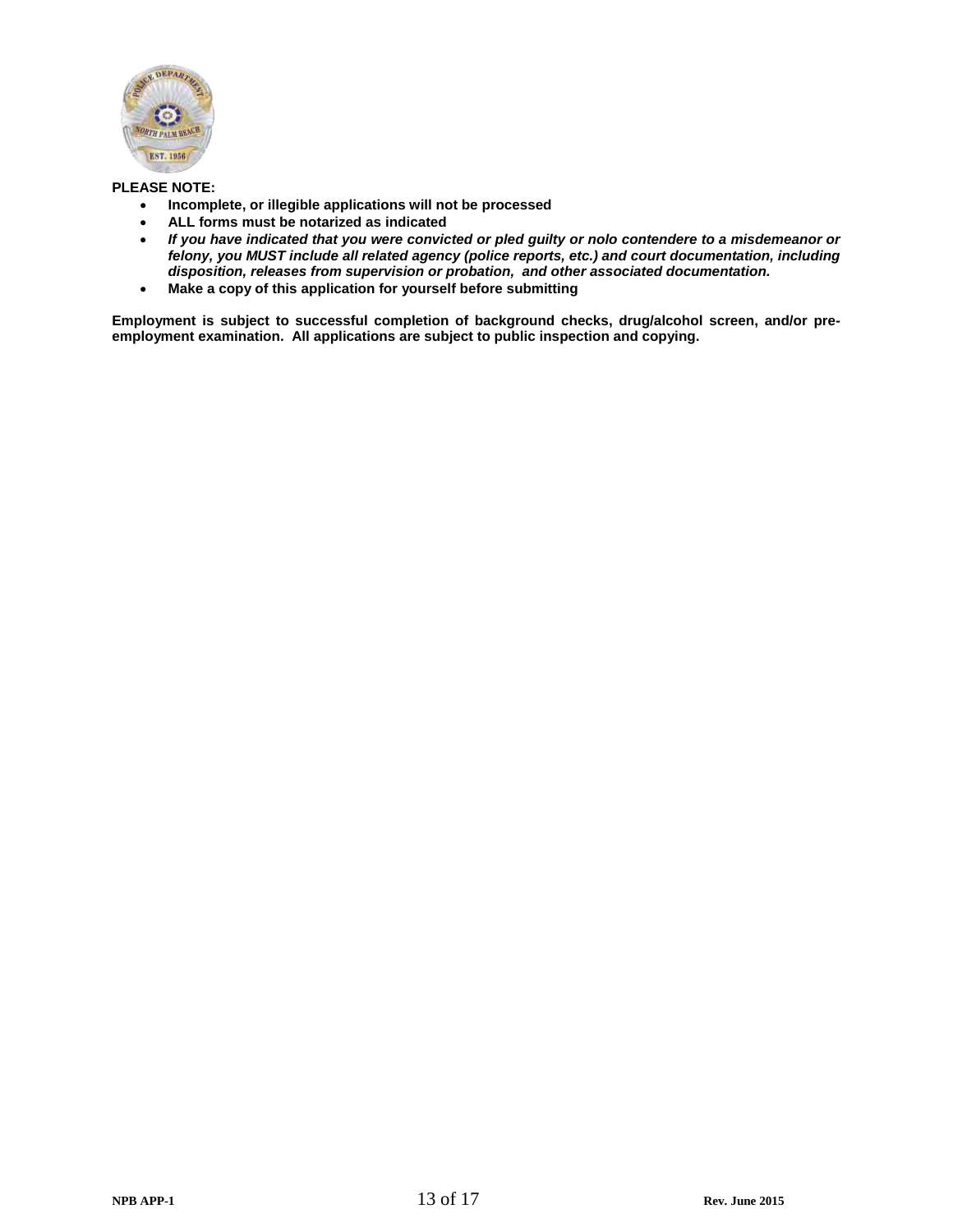

# **Village of North Palm Beach POLICE DEPARTMENT AFFIDAVIT OF NO MILITARY SERVICE**

**State of \_\_\_\_\_\_\_\_\_\_\_\_\_\_\_\_\_\_\_** 

**County of \_\_\_\_\_\_\_\_\_\_\_\_\_\_\_\_\_** 

**I, \_\_\_\_\_\_\_\_\_\_\_\_\_\_\_\_\_\_\_\_\_\_\_\_\_\_\_\_\_\_\_\_\_\_\_\_\_\_, do hereby swear (or affirm) that I have never served in any branch of the armed forces of the United States of America.**

**\_\_\_\_\_\_\_\_\_\_\_\_\_\_\_\_\_\_\_\_\_\_\_\_\_\_\_\_ \_\_\_\_\_\_\_\_\_\_\_\_\_\_\_\_\_\_\_\_\_\_**  *Affiant Signature* Date

Sworn to (or affirmed) before me this \_\_\_\_\_\_\_\_\_\_\_\_ day of \_\_\_\_\_\_\_\_\_\_\_\_\_, 20\_\_\_\_\_\_\_

**By \_\_\_\_\_\_\_\_\_\_\_\_\_\_\_\_\_\_\_\_\_\_\_\_\_\_\_\_\_\_\_\_\_\_\_\_\_\_\_\_, who is personally known to me, or has** 

 **\_\_\_\_\_\_\_\_\_\_\_\_\_\_\_\_\_\_\_\_\_\_\_\_\_\_\_\_\_\_** 

**produced \_\_\_\_\_\_\_\_\_\_\_\_\_\_\_\_\_\_\_\_\_\_\_\_\_ as identification. Type of ID Presented**

**\_\_\_\_\_\_\_\_\_\_\_\_\_\_\_\_\_\_\_\_\_\_\_\_\_\_\_\_\_\_\_\_\_\_\_\_\_\_\_\_\_\_\_ Notary Public – State of Florida Signature** 

 **(Notary seal here)**

 **Name of Notary (Typed, written or stamped)**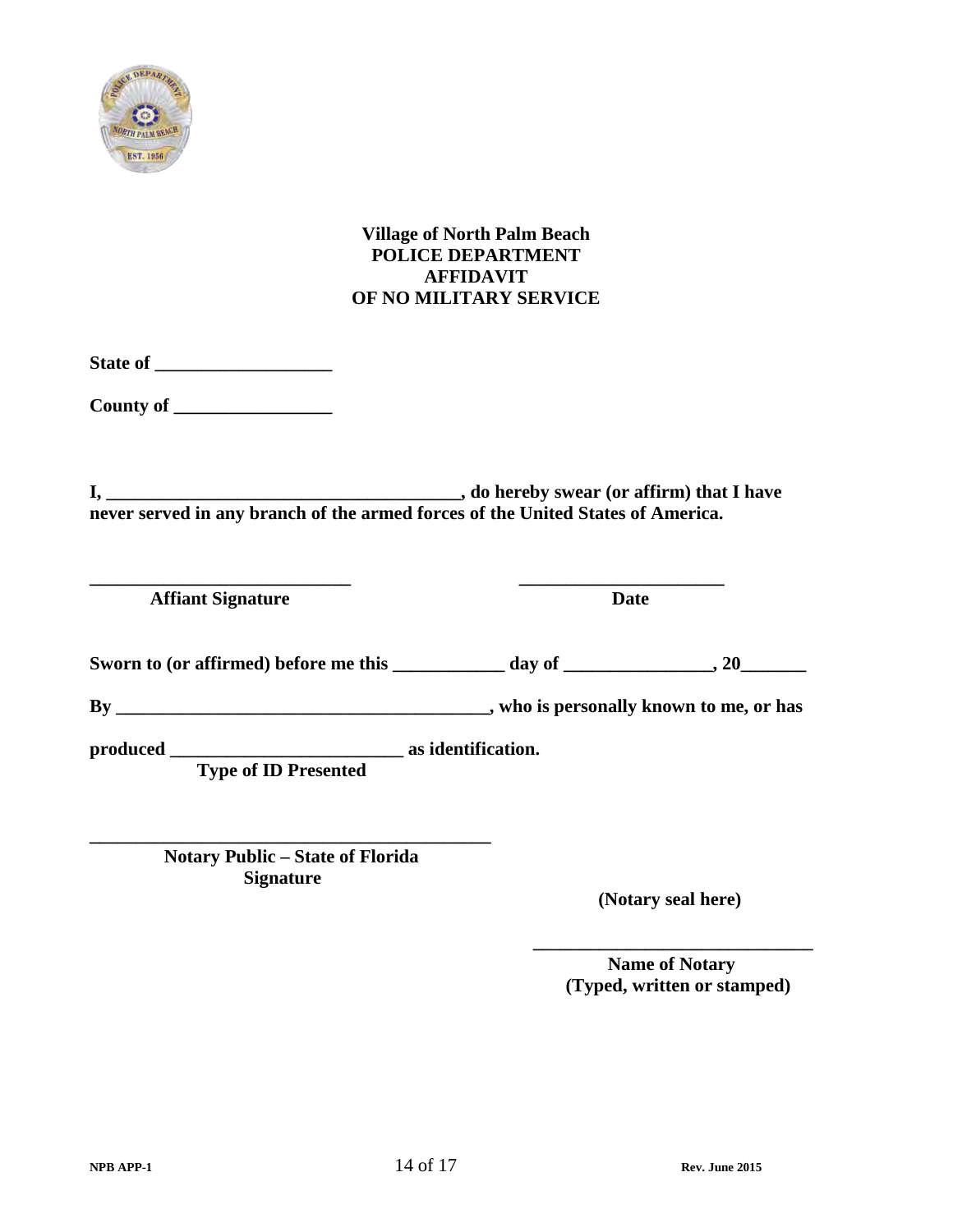

# **AFFIDAVIT OF COMPLIANCE GUN CONTROL ACT OF 1968 (AMENDED)**

**Under penalty of perjury, I hereby certify that I have never been convicted of any crime of domestic violence, misdemeanor or felony, in any jurisdiction.**

**A crime of domestic violence means any offense that has, as an element, the use or attempted use of physical force, or the threatened use of a deadly weapon, committed by a current or former spouse, parent, or guardian of the victim, by the person with whom the victim shares a child in common, by a person who is cohabitating with, or has cohabitated with the victim as a spouse, parent, or guardian, or by a person similarly situated to a spouse, parent, or guardian of the victim.**

> **\_\_\_\_\_\_\_\_\_\_\_\_\_\_\_\_\_\_\_\_\_\_\_\_\_ Applicant's Signature**

**State of \_\_\_\_\_\_\_\_\_\_\_\_\_\_\_\_\_\_\_\_\_\_\_\_**

**County of \_\_\_\_\_\_\_\_\_\_\_\_\_\_\_\_\_\_\_\_\_\_**

**The foregoing instrument was acknowledged before me this \_\_\_\_\_\_\_\_\_\_\_ day of \_\_\_\_\_\_\_\_\_\_\_, 20\_\_\_\_\_ ,**  by \_\_\_\_\_\_\_\_\_\_\_\_\_\_\_\_\_\_\_\_\_\_\_\_\_, who is personally known to me or has produced \_\_\_\_\_\_\_\_\_\_\_\_\_\_\_\_\_\_\_\_\_ **as identification and who did (did not) take an oath.**

**\_\_\_\_\_\_\_\_\_\_\_\_\_\_\_\_\_\_\_\_\_\_\_\_\_\_\_\_\_\_\_\_\_\_ Signature of Notary**

 **Notary Official Stamp**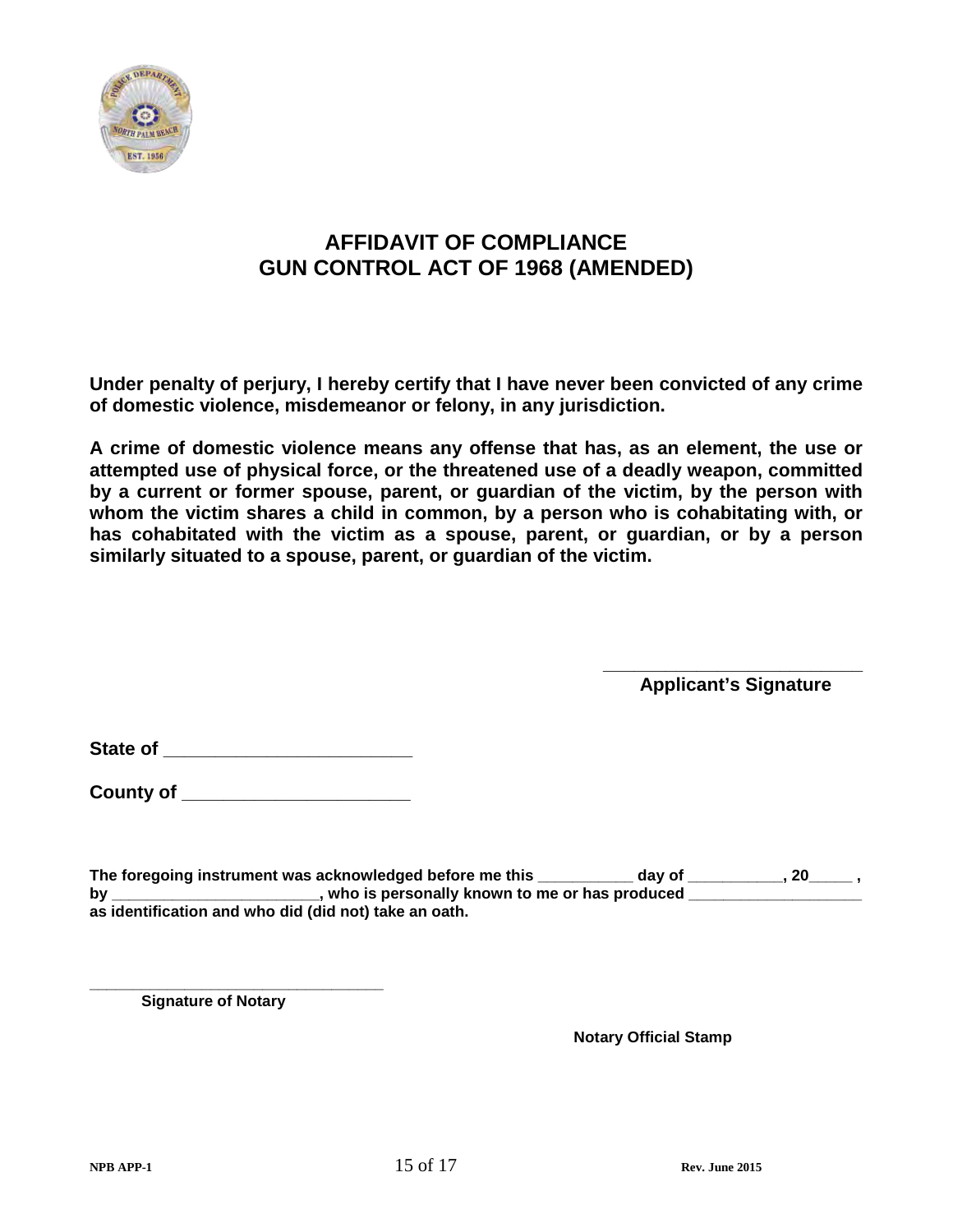



# AUTHORITY FOR RELEASE OF INFORMATION  **(Background Investigation Waiver)**



CJSTC 58

Incorporated by Reference in Rule 11B-27.0022(2)(b), F.A.C.

To: Concerned Person or Authorized **APPLICANT'S NAME: Concerned Person or Authorized APPLICANT'S NAME:** Representative of Any Organization, Institution or Repository of Records **DATE OF BIRTH:** 

**\_\_\_\_\_\_\_\_\_\_\_\_\_\_\_\_\_\_\_\_\_\_\_\_\_\_\_\_\_\_\_\_\_\_\_\_\_\_\_\_\_\_\_\_\_\_\_\_\_\_\_\_\_\_\_\_\_\_\_\_\_\_\_\_\_\_\_\_\_\_\_\_\_\_\_\_\_\_\_\_\_**

**SOCIAL SECURITY NUMBER (Optional): \_\_\_\_\_\_\_\_\_\_\_\_\_\_\_\_\_**

### **EMPLOYING AGENCY REQUESTING BACKGROUND INFORMATION:**

I hereby authorize any employee or authorized representative bearing this release, or copy thereof, to obtain any information in your files pertaining to my employment records including, but not limited to, achievement, attendance, personal history, disciplinary records, medical records, credit records, and criminal history records. I hereby direct you to release such information upon request of the bearer. This release is executed with full knowledge and understanding that the information is for the official use of the requesting agency. Consent is granted for the agency to furnish such information, as is described above, to third parties in the course of fulfilling its official responsibilities. I hereby release you, as the custodian of such records, and employer, educational institution, physician, hospital or other repository of medical records, credit bureau or consumer reporting agency, including its officers, employees, and related personnel, both individually and collectively, from any and all liability for damages of whatever kind, which may at any time result to me, my heirs, family or associates because of compliance with this authorization and request to release information, or any attempt to comply with it. A photocopy of this form will be as effective as the original.

I hereby authorize the National Records Center, St. Louis, Missouri, or other custodian of my military record to release information or photocopies from my military personnel and related medical records, including a photocopy of my DD 214, Report of Separation, to:

\_\_\_\_\_\_\_\_\_\_\_\_\_\_\_\_\_\_\_\_\_\_\_\_\_\_\_\_\_\_\_\_\_\_\_\_\_\_\_\_\_\_\_\_\_\_\_\_\_\_\_\_\_\_\_\_\_\_\_\_\_\_\_\_\_\_\_\_\_\_\_\_\_\_\_\_\_\_\_\_\_\_\_\_\_\_\_\_\_

768.095, F.S., titled Employer Immunity from Liability; disclosure of information regarding former employees states: An employer who discloses information about a former employee's job performance to a prospective employer of the former employee upon request of the prospective employer or of the former employee is presumed to be acting in good faith and, unless lack of good faith is shown by clear and convincing evidence, is immune from civil liability for such disclosure of its consequences. For the purposes of this section, the presumption of good faith is rebutted upon a showing that the information disclosed by the former employer was knowingly false or deliberately misleading, was rendered with malicious purpose, or violated any civil right of the former employee protected under chapter 760. *Pursuant to Sections 943.13 (4), (5), and (7), F.S., Chapter 2001-94, Laws of Florida, disclosure of information is required unless contrary to state or federal law. Civil penalties may be available for refusal to disclose non-privileged legally obtainable information.*

**\_\_\_\_\_\_\_\_\_\_\_\_\_\_\_\_\_\_\_\_\_\_\_\_\_\_\_\_\_\_\_\_\_\_\_\_\_\_\_ \_\_\_\_\_\_\_\_\_\_\_\_\_\_\_\_\_\_\_\_\_\_\_\_\_**

**\_\_\_\_\_\_\_\_\_\_\_\_\_\_\_\_\_\_\_\_\_\_\_\_\_\_\_\_\_\_\_\_\_\_\_\_\_\_\_\_\_\_\_\_\_\_\_\_\_\_\_\_\_\_\_\_\_\_\_\_\_\_\_\_\_\_\_\_\_\_\_\_\_\_\_\_\_\_\_\_\_\_\_\_\_**

**Applicant's Signature Date** 

**Applicant's Address**